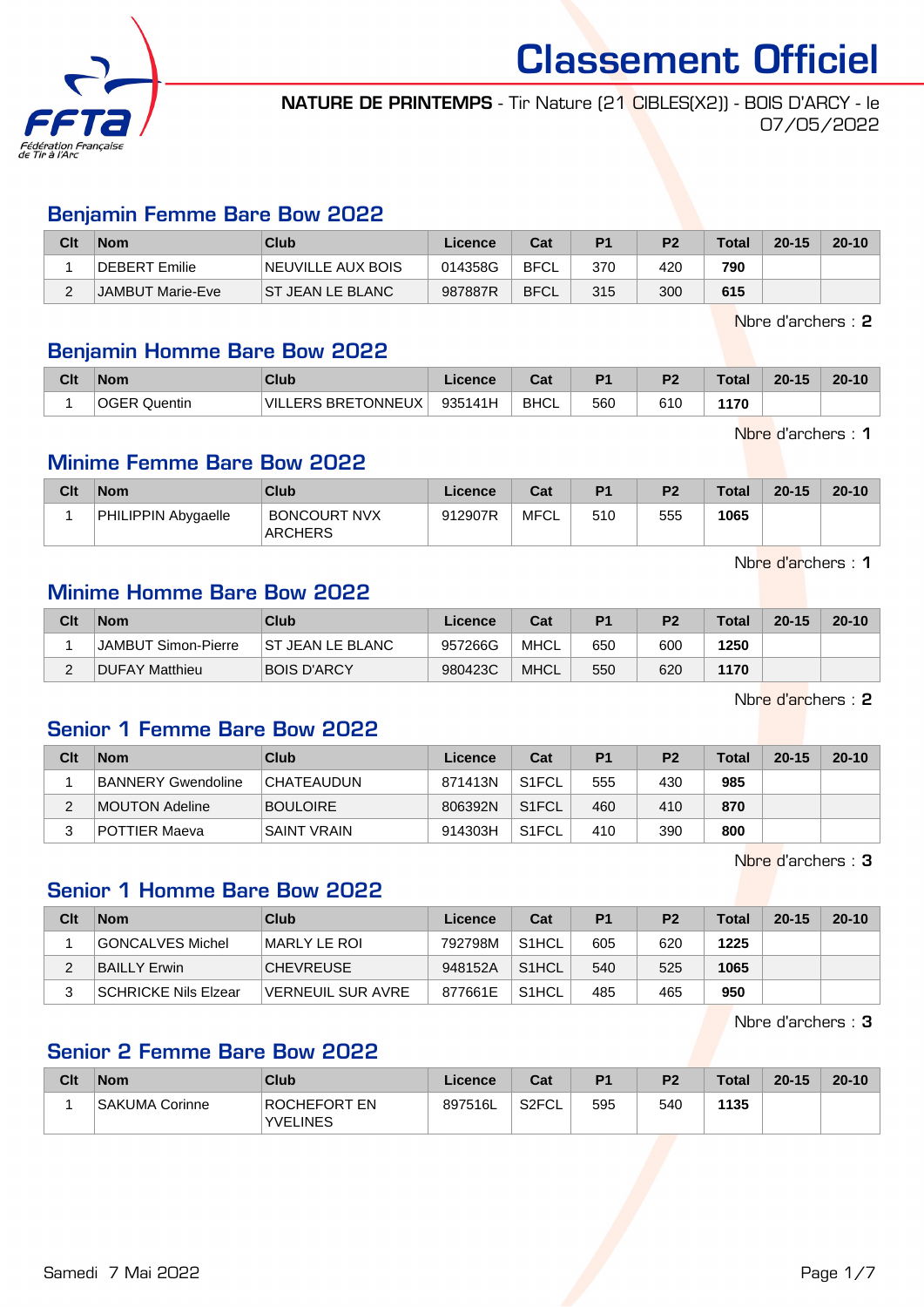

NATURE DE PRINTEMPS - Tir Nature (21 CIBLES(X2)) - BOIS D'ARCY - le 07/05/2022

# Senior 2 Femme Bare Bow 2022 (Suite)

| Clt            | <b>Nom</b>              | Club                            | Licence | Cat                | <b>P1</b> | P <sub>2</sub> | Total | $20 - 15$ | $20 - 10$ |
|----------------|-------------------------|---------------------------------|---------|--------------------|-----------|----------------|-------|-----------|-----------|
| $\overline{2}$ | <b>GALLOT Laure</b>     | MONTLOUIS-SUR-<br><b>LOIRE</b>  | 626896J | S <sub>2</sub> FCL | 530       | 605            | 1135  |           |           |
| 3              | <b>BELLONE Valerie</b>  | ROCHEFORT EN<br><b>YVELINES</b> | 852186P | S <sub>2</sub> FCL | 525       | 550            | 1075  |           |           |
| 4              | <b>PAVAGEAU Elvira</b>  | <b>POISSY</b>                   | 811747J | S <sub>2</sub> FCL | 515       | 555            | 1070  |           |           |
| 5              | <b>GUITTON Nathalie</b> | <b>GRIGNY US</b>                | 760805M | S <sub>2</sub> FCL | 520       | 540            | 1060  |           |           |
| 6              | <b>PIRON Francine</b>   | ROCHEFORT EN<br><b>YVELINES</b> | 809398F | S <sub>2</sub> FCL | 450       | 335            | 785   |           |           |

Nbre d'archers : 6

#### Senior 2 Homme Bare Bow 2022

| Clt | <b>Nom</b>                 | Club                                  | Licence | Cat                | <b>P1</b> | P <sub>2</sub> | <b>Total</b> | $20 - 15$ | $20 - 10$ |
|-----|----------------------------|---------------------------------------|---------|--------------------|-----------|----------------|--------------|-----------|-----------|
|     | <b>LEBEL Thierry</b>       | <b>INGRE</b>                          | 907407M | S <sub>2</sub> HCL | 570       | 585            | 1155         |           |           |
| 2   | LE PELLEC Fabrice          | <b>DREUX</b>                          | 897712Z | S <sub>2</sub> HCL | 610       | 520            | 1130         |           |           |
| 3   | MARCEROU Jean<br>Francois  | ROCHEFORT EN<br><b>YVELINES</b>       | 868998N | S <sub>2</sub> HCL | 580       | 525            | 1105         |           |           |
| 4   | <b>FEUILLET Christophe</b> | <b>FORGES LES BAINS</b>               | 963431H | S <sub>2</sub> HCL | 515       | 565            | 1080         |           |           |
| 5   | NAILLET Julien             | ROCHEFORT EN<br><b>YVELINES</b>       | 700279Y | S <sub>2</sub> HCL | 545       | 500            | 1045         |           |           |
| 6   | <b>PHILIPPIN Guillaume</b> | <b>BONCOURT NVX</b><br><b>ARCHERS</b> | 426539E | S <sub>2</sub> HCL | 400       | 380            | 780          |           |           |

Nbre d'archers : 6

#### Senior 3 Homme Bare Bow 2022

| Clt            | <b>Nom</b>              | Club                                 | Licence | Cat   | <b>P1</b> | P <sub>2</sub> | <b>Total</b> | $20 - 15$ | $20 - 10$ |
|----------------|-------------------------|--------------------------------------|---------|-------|-----------|----------------|--------------|-----------|-----------|
|                | <b>MANSUY Regis</b>     | <b>BOIS D'ARCY</b>                   | 837929T | S3HCL | 635       | 645            | 1280         |           |           |
| 2              | <b>DELMOTTE Didier</b>  | <b>POISSY</b>                        | 386891J | S3HCL | 605       | 625            | 1230         |           |           |
| 3              | <b>VALLEE Patrice</b>   | <b>CHATENAY MALABRY</b>              | 815212A | S3HCL | 525       | 560            | 1085         |           |           |
| $\overline{4}$ | <b>STEINES Olivier</b>  | <b>VIROFLAY</b>                      | 663847Y | S3HCL | 555       | 525            | 1080         |           |           |
| 5              | <b>MARTINEAU Didier</b> | <b>BOIS D'ARCY</b>                   | 821354B | S3HCL | 495       | 575            | 1070         |           |           |
| 6              | <b>CUNY Alain</b>       | NOGENT LE ROI                        | 257237F | S3HCL | 520       | 545            | 1065         |           |           |
| 7              | <b>DEVAINE Arnault</b>  | <b>CARRIERES SUR</b><br><b>SEINE</b> | 403891M | S3HCL | 550       | 500            | 1050         |           |           |
| 8              | <b>DROUET Guy</b>       | <b>VERNEUIL SUR AVRE</b>             | 826261K | S3HCL | 340       | 335            | 675          |           |           |

Nbre d'archers : 8

# Senior 3 Femme Arc à Poulies nu 2022

| Clt | <b>Nom</b>           | Club                        | Licence | <b>That is a fact of the owner.</b><br>ual | D <sub>4</sub> | P <sub>2</sub> | <b>Total</b> | $20 - 15$ | $20 - 10$ |
|-----|----------------------|-----------------------------|---------|--------------------------------------------|----------------|----------------|--------------|-----------|-----------|
|     | <b>GOUFFE Sylvie</b> | <b>JEAN LE BLANC</b><br>.ST | 364360U | S3FCO                                      | 590            | 545            | 1135         |           |           |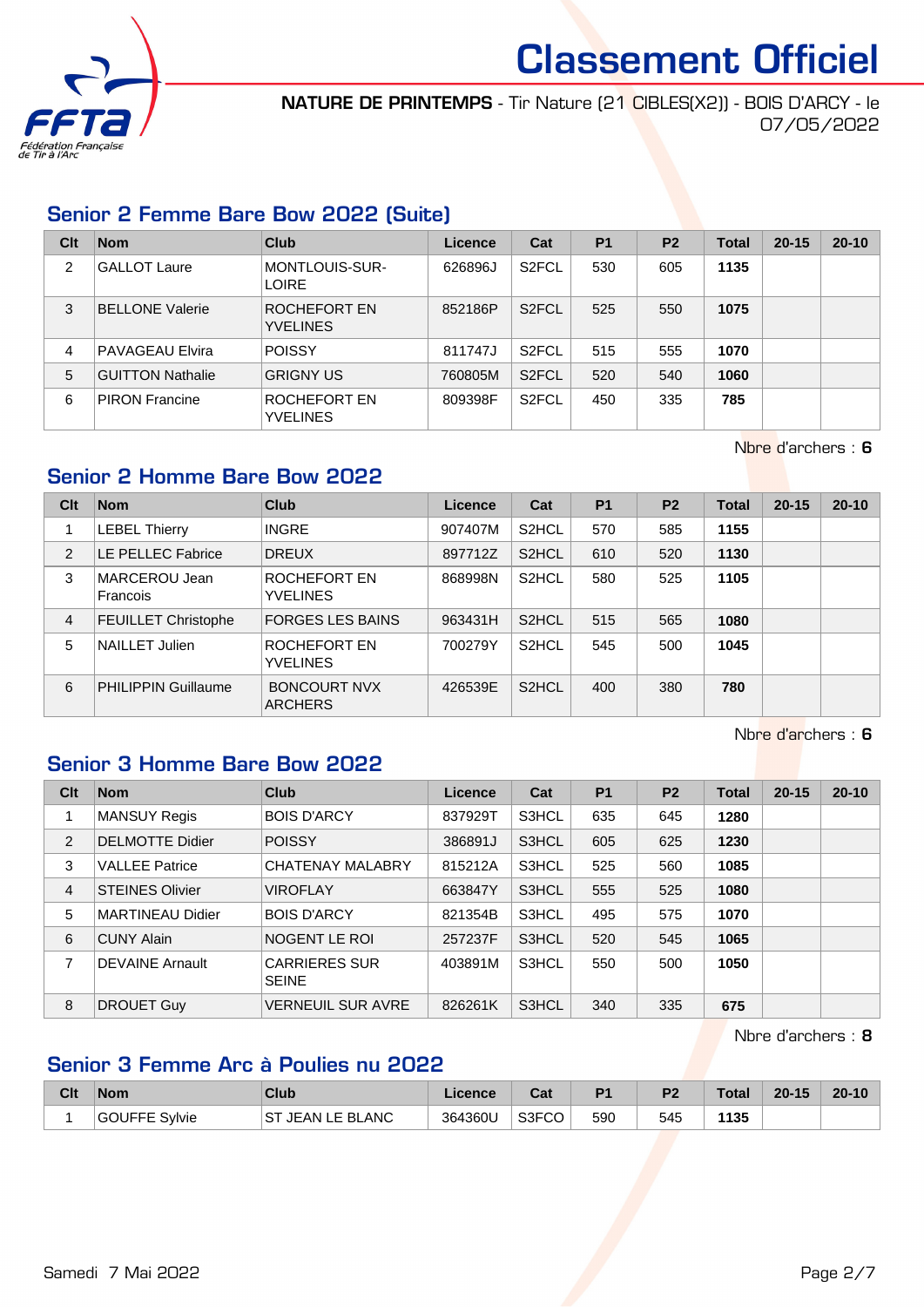

NATURE DE PRINTEMPS - Tir Nature (21 CIBLES(X2)) - BOIS D'ARCY - le 07/05/2022

#### Senior 3 Femme Arc à Poulies nu 2022 (Suite)

| Clt                           | <b>Nom</b>      | <b>Club</b>                   | <b>Licence</b> | יה<br>⊍aι | P <sub>1</sub> | P <sub>2</sub> | <b>Total</b> | $20 - 15$ | $20 - 10$ |
|-------------------------------|-----------------|-------------------------------|----------------|-----------|----------------|----------------|--------------|-----------|-----------|
| $\overline{\phantom{0}}$<br>- | ∟iliane<br>CUNY | <b>NOGENT</b><br>E ROI.<br>-- | 335998R        | S3FCO     | 410            | 440            | 850          |           |           |

Nbre d'archers : 2

#### Senior 3 Homme Arc à Poulies nu 2022

| Clt | Nom                   | Club                       | <b>Licence</b> | $\sim$<br>ual | D <sub>1</sub> | P <sub>2</sub> | <b>Total</b> | $20 - 15$ | $20 - 10$ |
|-----|-----------------------|----------------------------|----------------|---------------|----------------|----------------|--------------|-----------|-----------|
|     | 'ERES Michel<br>DEDER | _ SENART<br><b>DRAVEIL</b> | 204894L        | S3HCO<br>ı.   | 570            | 580            | 1150         |           |           |

Nbre d'archers : 1

#### Senior 1 Femme Arc Droit 2022

| Clt | <b>Nom</b>      | Club                     | Licence | Cat                | P <sub>1</sub> | P <sub>2</sub> | <b>Total</b> | $20 - 15$ | $20 - 10$ |
|-----|-----------------|--------------------------|---------|--------------------|----------------|----------------|--------------|-----------|-----------|
|     | JAMBUT Pauline  | <b>IST JEAN LE BLANC</b> | 883030R | S1FAD              | 420            | 350            | 770          |           |           |
|     | ROTHERA Auriane | <b>BOIS D'ARCY</b>       | 957900W | S <sub>1</sub> FAD | 180            | 125            | 305          |           |           |

Nbre d'archers : 2

# Senior 1 Homme Arc Droit 2022

| Clt | <b>Nom</b>            | Club               | Licence | Cat                | P <sub>1</sub> | P <sub>2</sub> | <b>Total</b> | $20 - 15$ | $20 - 10$ |
|-----|-----------------------|--------------------|---------|--------------------|----------------|----------------|--------------|-----------|-----------|
|     | LAMBERT Thomas        | FORGES LES BAINS   | 931282N | S <sub>1</sub> HAD | 500            | 460            | 960          |           |           |
|     | <b>BUSSIERE Alban</b> | <b>BOIS D'ARCY</b> | 697019E | S <sub>1</sub> HAD | 470            | 470            | 940          |           |           |

Nbre d'archers : 2

# Senior 2 Femme Arc Droit 2022

| Clt | <b>Nom</b>              | <b>Club</b>                            | Licence | Cat                | P <sub>1</sub> | P <sub>2</sub> | <b>Total</b> | $20 - 15$ | $20 - 10$ |
|-----|-------------------------|----------------------------------------|---------|--------------------|----------------|----------------|--------------|-----------|-----------|
|     | <b>DEBERT Celine</b>    | NEUVILLE AUX BOIS                      | 957411P | S <sub>2</sub> FAD | 440            | 480            | 920          |           |           |
| 2   | <b>PANTAINE Julie</b>   | <b>VOISINS LE</b><br><b>BRETONNEUX</b> | 001368M | S <sub>2</sub> FAD | 425            | 400            | 825          |           |           |
| 3   | <b>VITALI Christine</b> | <b>OZOIR LA FERRIERE</b>               | 859965V | S <sub>2</sub> FAD | 450            | 305            | 755          |           |           |
| 4   | <b>TINLOT Martine</b>   | <b>HARDRICOURT</b>                     | 681993X | S <sub>2</sub> FAD | 365            | 315            | 680          |           |           |
| 5   | PLANTIVEAU Isabelle     | <b>CHATENAY MALABRY</b>                | 810635A | S <sub>2</sub> FAD | 275            | 355            | 630          |           |           |
| 6   | <b>DUCREUX Sylvie</b>   | LE PLESSIS ROBINSON                    | 747633V | S <sub>2</sub> FAD | 255            | 345            | 600          |           |           |
| 7   | <b>NAILLET Martine</b>  | ROCHEFORT EN<br><b>YVELINES</b>        | 698485Y | S <sub>2</sub> FAD | 195            | 250            | 445          |           |           |

Nbre d'archers : 7

#### Senior 2 Homme Arc Droit 2022

| Clt | <b>Nom</b>            | <b>Club</b>        | Licence | Cat                | P <sub>1</sub> | P <sub>2</sub> | <b>Total</b> | $20 - 15$ | $20 - 10$ |
|-----|-----------------------|--------------------|---------|--------------------|----------------|----------------|--------------|-----------|-----------|
|     | DAVID Stephane        | <b>HARDRICOURT</b> | 707591W | S <sub>2</sub> HAD | 505            | 495            | 1000         |           |           |
| ◠   | LUCAS Laurent         | <b>BOIS D'ARCY</b> | 394012Z | S <sub>2</sub> HAD | 525            | 465            | 990          |           |           |
| 3   | CRIBLEZ Pierre Alexis | <b>SAINT VRAIN</b> | 820103S | S <sub>2</sub> HAD | 475            | 445            | 920          |           |           |
| 4   | OUDOT Xavier          | <b>LIFFRE</b>      | 699645J | S <sub>2</sub> HAD | 470            | 435            | 905          |           |           |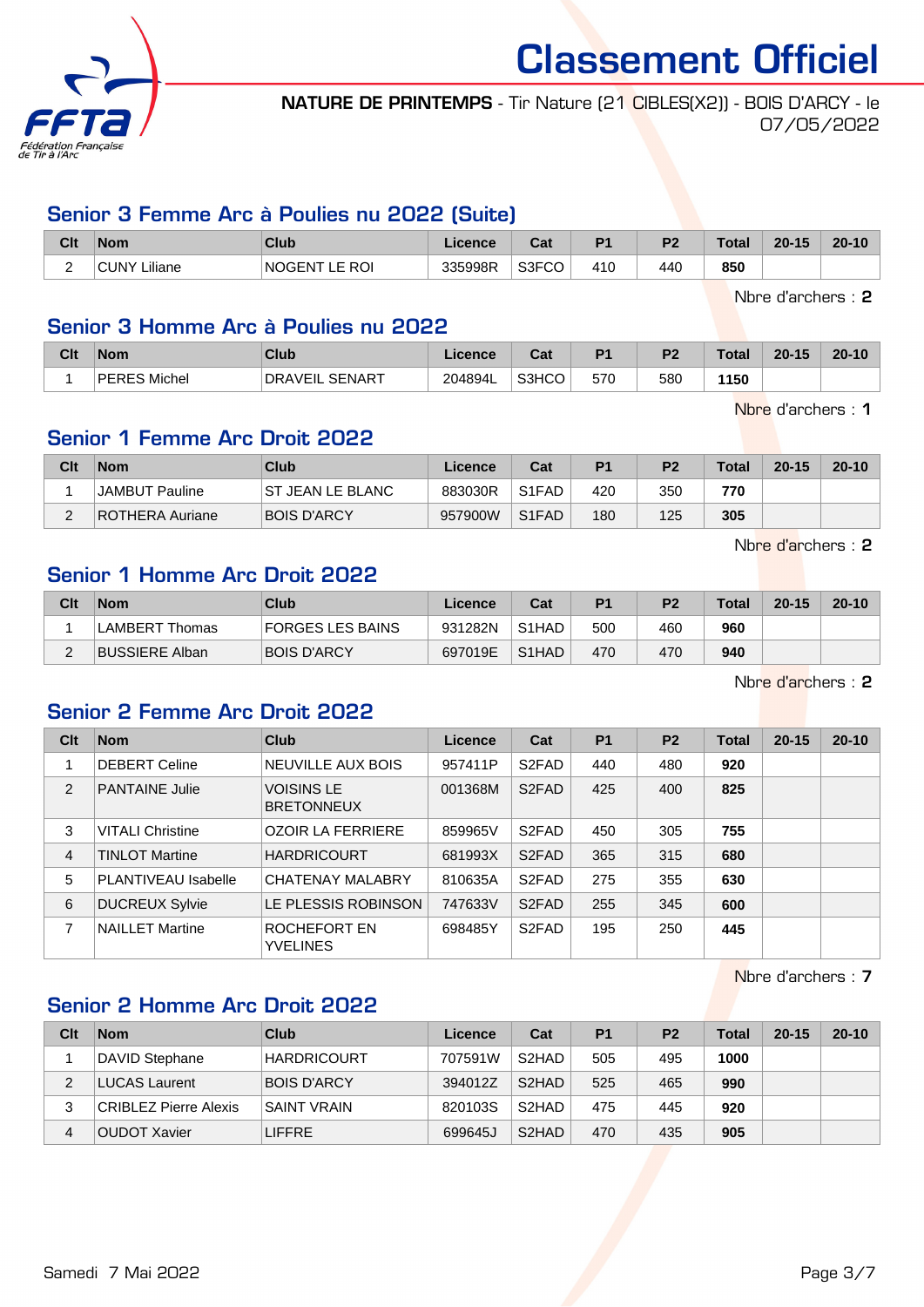

NATURE DE PRINTEMPS - Tir Nature (21 CIBLES(X2)) - BOIS D'ARCY - le 07/05/2022

# Senior 2 Homme Arc Droit 2022 (Suite)

| Clt | <b>Nom</b>       | Club              | Licence | Cat                | P <sub>1</sub> | P <sub>2</sub> | <b>Total</b> | $20 - 15$ | $20 - 10$ |
|-----|------------------|-------------------|---------|--------------------|----------------|----------------|--------------|-----------|-----------|
|     | ROCHER Pascal    | <b>VILLEPREUX</b> | 599904V | S <sub>2</sub> HAD | 450            | 450            | 900          |           |           |
| 6   | I DOAN HUU Alain | CHATENAY MALABRY  | 887698P | S <sub>2</sub> HAD | 450            | 420            | 870          |           |           |
|     | HALLAIN Nicolas  | <b>BONNEVAL</b>   | 913967T | S <sub>2</sub> HAD | 395            | 410            | 805          |           |           |

Nbre d'archers : 7

#### Senior 3 Femme Arc Droit 2022

| Clt | <b>Nom</b>          | Club                  | Licence | Cat   | P <sub>1</sub> | P <sub>2</sub> | <b>Total</b> | $20 - 15$ | $20 - 10$ |
|-----|---------------------|-----------------------|---------|-------|----------------|----------------|--------------|-----------|-----------|
|     | HAMARD Sylvie       | <b>DRAVEIL SENART</b> | 764376U | S3FAD | 325            | 410            | 735          |           |           |
| ົ   | CAUSSE Marie Claire | DREUX                 | 075671B | S3FAD | 310            | 290            | 600          |           |           |
| ົ   | HERBETTE Francoise  | BAZAINVILLE           | 333226C | S3FAD | 305            | 230            | 535          |           |           |

Nbre d'archers : 3

# Senior 3 Homme Arc Droit 2022

| Clt            | <b>Nom</b>                 | <b>Club</b>                              | Licence | Cat   | <b>P1</b> | P <sub>2</sub> | <b>Total</b> | $20 - 15$ | $20 - 10$ |
|----------------|----------------------------|------------------------------------------|---------|-------|-----------|----------------|--------------|-----------|-----------|
| 1              | FARNOUX Jean-Claude        | <b>POISSY</b>                            | 596766J | S3HAD | 580       | 575            | 1155         |           |           |
| 2              | <b>POPRAWA Francois</b>    | <b>BOIS D'ARCY</b>                       | 401098B | S3HAD | 535       | 605            | 1140         |           |           |
| 3              | <b>FARGEAS J Claude</b>    | SAULX LES<br><b>CHARTREUX</b>            | 222319B | S3HAD | 530       | 570            | 1100         |           |           |
| $\overline{4}$ | <b>LIVERNAIS Xavier</b>    | VALLET                                   | 298843E | S3HAD | 470       | 515            | 985          |           |           |
| 5              | <b>MORLOT Thierry</b>      | <b>BOIS D'ARCY</b>                       | 376671A | S3HAD | 420       | 460            | 880          |           |           |
| 6              | <b>BERNARDEAU Max</b>      | <b>VERNEUIL SUR AVRE</b>                 | 984287C | S3HAD | 450       | 430            | 880          |           |           |
| 7              | <b>VITALI Marc</b>         | <b>OZOIR LA FERRIERE</b>                 | 813107M | S3HAD | 450       | 405            | 855          |           |           |
| 8              | <b>AUBRUCHET Daniel</b>    | <b>BEAUMONT LE ROGER</b><br><b>RISLE</b> | 288468C | S3HAD | 395       | 395            | 790          |           |           |
| 9              | <b>HERBETTE Marc</b>       | <b>BAZAINVILLE</b>                       | 333223Z | S3HAD | 390       | 390            | 780          |           |           |
| 10             | <b>FORT Philippe</b>       | <b>MANDRES LES ROSES</b>                 | 426275T | S3HAD | 370       | 340            | 710          |           |           |
| 11             | LE DONGE Yves              | <b>BOIS D'ARCY</b>                       | 837864X | S3HAD | 405       | 290            | 695          |           |           |
| 12             | <b>PALFRAY Alain</b>       | ROCHEFORT EN<br><b>YVELINES</b>          | 318491L | S3HAD | 375       | 280            | 655          |           |           |
| 13             | RENOUARD Jean-Michel INGRE |                                          | 593735P | S3HAD | 255       | 245            | 500          |           |           |

Nbre d'archers : 13

# Junior Femme Arc Libre 2022

| Clt | <b>Nom</b>             | <b>Club</b>   | icanca<br><b>Alcence</b> | <b>Dol</b><br>υa | D <sub>4</sub> | D <sub>2</sub> | <b>Total</b> | $20 - 15$ | $20 - 10$ |
|-----|------------------------|---------------|--------------------------|------------------|----------------|----------------|--------------|-----------|-----------|
|     | $\mathbf{D}$<br>Jriane | EТ<br>"VALLE. | 804545F                  | JFT'<br>. L      | 630            | 625            | 1255<br>__   |           |           |

Nbre d'archers : 1

#### Senior 1 Homme Arc Libre 2022

|  | <b>Clt</b> | <b>Nom</b> | Club | icence | Cat | D <sub>1</sub> | <b>P2</b> | Total | $20 - 15$ | $20 - 10$ |
|--|------------|------------|------|--------|-----|----------------|-----------|-------|-----------|-----------|
|--|------------|------------|------|--------|-----|----------------|-----------|-------|-----------|-----------|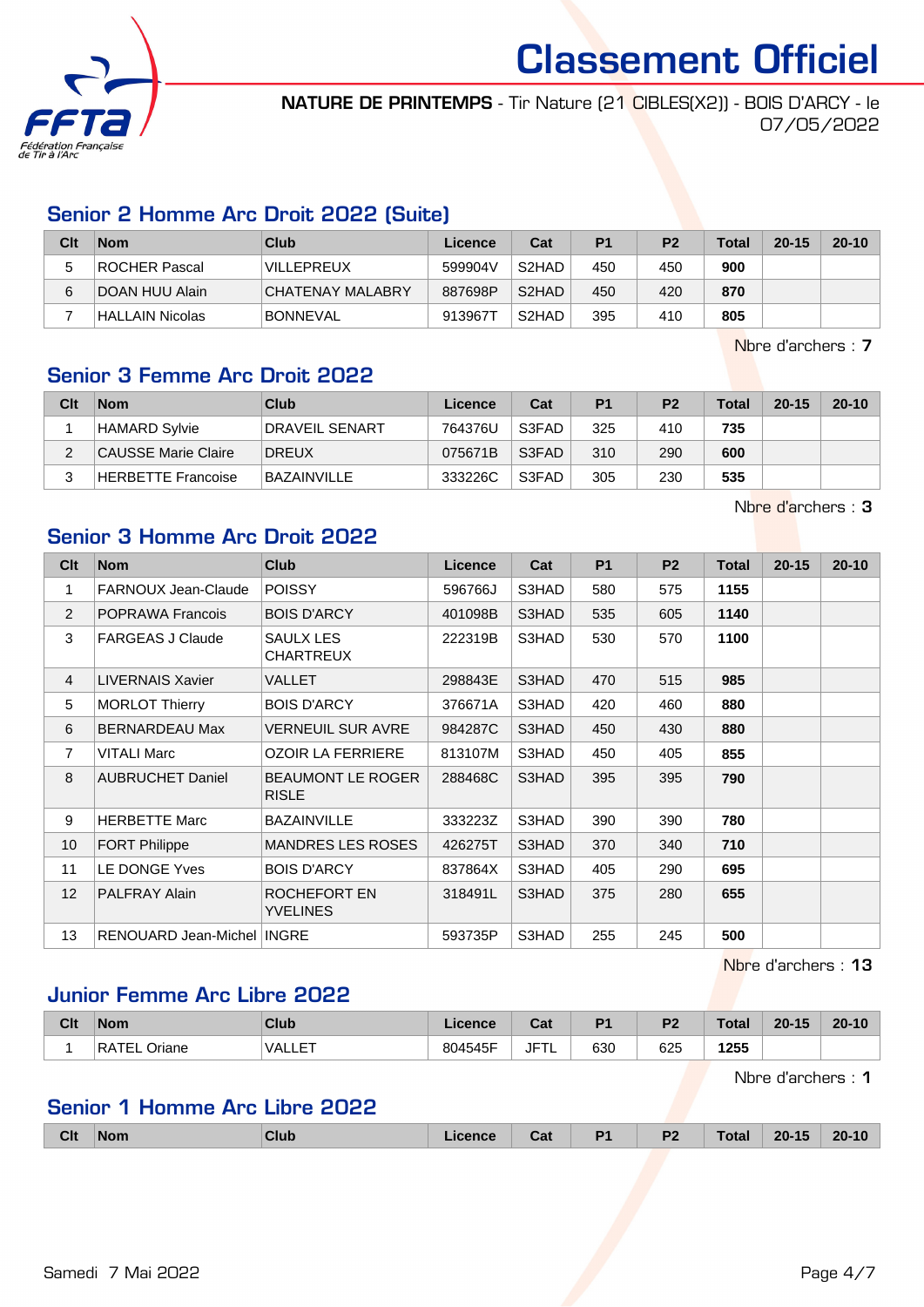

NATURE DE PRINTEMPS - Tir Nature (21 CIBLES(X2)) - BOIS D'ARCY - le 07/05/2022

### Senior 1 Homme Arc Libre 2022 (Suite)

| Clt    | <b>Nom</b>          | Club                    | Licence | Cat                | P <sub>1</sub> | P <sub>2</sub> | <b>Total</b> | $20 - 15$ | $20 - 10$ |
|--------|---------------------|-------------------------|---------|--------------------|----------------|----------------|--------------|-----------|-----------|
|        | PAPIN Damien        | VALLET                  | 460025C | S <sub>1</sub> HTL | 705            | 695            | 1400         |           |           |
| $\sim$ | VILLAIN Pierre Yves | <b>CHATENAY MALABRY</b> | 417967M | S <sub>1</sub> HTL | 360            | 360            | 720          |           |           |

Nbre d'archers : 2

#### Senior 2 Femme Arc Libre 2022

| Clt | <b>Nom</b>      | Club                    | Licence | Cat                | P <sub>1</sub> | P <sub>2</sub> | Total | $20 - 15$ | $20 - 10$ |
|-----|-----------------|-------------------------|---------|--------------------|----------------|----------------|-------|-----------|-----------|
|     | DOAN HUU Noriko | <b>CHATENAY MALABRY</b> | 887701T | S2FT               | 610            | 560            | 1170  |           |           |
|     | LUROT Alexandra | <b>BOIS D'ARCY</b>      | 000073E | S <sub>2</sub> FTL | 585            | 545            | 1130  |           |           |

Nbre d'archers : 2

### Senior 2 Homme Arc Libre 2022

| Clt            | <b>Nom</b>                | <b>Club</b>               | Licence | Cat                | <b>P1</b> | P <sub>2</sub> | <b>Total</b> | $20 - 15$ | $20 - 10$ |
|----------------|---------------------------|---------------------------|---------|--------------------|-----------|----------------|--------------|-----------|-----------|
| 1              | <b>BANNERY Frederic</b>   | <b>CHATEAUDUN</b>         | 871409J | S <sub>2</sub> HTL | 715       | 710            | 1425         |           |           |
| $\overline{2}$ | <b>RATEL Christophe</b>   | <b>VALLET</b>             | 835938D | S <sub>2</sub> HTL | 710       | 705            | 1415         |           |           |
| 3              | <b>OGER Alexandre</b>     | <b>VILLERS BRETONNEUX</b> | 703013V | S <sub>2</sub> HTL | 705       | 690            | 1395         |           |           |
| $\overline{4}$ | <b>GARCIA Jorge</b>       | <b>BOIS D'ARCY</b>        | 871207P | S <sub>2</sub> HTL | 705       | 685            | 1390         |           |           |
| 5              | <b>CHEVALLIER Patrick</b> | <b>ELANCOURT</b>          | 787654W | S2HTL              | 695       | 680            | 1375         |           |           |
| 6              | MOCQUEREAU Jean-<br>Marc  | <b>ELANCOURT</b>          | 631339N | S <sub>2</sub> HTL | 670       | 660            | 1330         |           |           |
| 7              | <b>LUROT Frederic</b>     | <b>BOIS D'ARCY</b>        | 791779E | S <sub>2</sub> HTL | 615       | 585            | 1200         |           |           |
| 8              | <b>UNG Ratana</b>         | <b>CHATENAY MALABRY</b>   | 778414C | S <sub>2</sub> HTL | 575       | 585            | 1160         |           |           |
| 9              | <b>DEBERT Mathieu</b>     | <b>NEUVILLE AUX BOIS</b>  | 957410N | S2HTL              | 575       | 550            | 1125         |           |           |

Nbre d'archers : 9

#### Senior 3 Homme Arc Libre 2022

| Clt | <b>Nom</b>                 | Club                    | Licence | Cat   | P <sub>1</sub> | P <sub>2</sub> | Total | $20 - 15$ | $20 - 10$ |
|-----|----------------------------|-------------------------|---------|-------|----------------|----------------|-------|-----------|-----------|
|     | SENECAUX Didier            | EVREUX ALM              | 917570J | S3HTL | 670            | 660            | 1330  |           |           |
|     | VIDOT Bertrand             | <b>VALLET</b>           | 417988K | S3HTL | 650            | 680            | 1330  |           |           |
|     | <b>PETRUZZELLA Vincent</b> | <b>FORGES LES BAINS</b> | 667197P | S3HTL | 680            | 635            | 1315  |           |           |

Nbre d'archers : 3

#### Senior 1 Femme Arc Chasse 2022

| Clt | <b>Nom</b>              | <b>Club</b>                   | ∟icence⊹ | Cat                | P <sub>1</sub> | P <sub>2</sub> | <b>Total</b> | $20 - 15$ | $20 - 10$ |
|-----|-------------------------|-------------------------------|----------|--------------------|----------------|----------------|--------------|-----------|-----------|
|     | BERTHE-AUCEJO<br>Aurore | CARRIERES SUR<br><b>SEINE</b> | 974832A  | S <sub>1</sub> FAC | 240            | 260            | 500          |           |           |

Nbre d'archers : 1

# Senior 1 Homme Arc Chasse 2022

| <b>Clt</b> | <b>Nom</b> | Club | icence | Cat | D <sub>1</sub> | P <sub>2</sub><br>$\sim$ $\sim$ $\sim$ | Total | $20 - 15$ | $20 - 10$ |
|------------|------------|------|--------|-----|----------------|----------------------------------------|-------|-----------|-----------|
|            |            |      |        |     |                |                                        |       |           |           |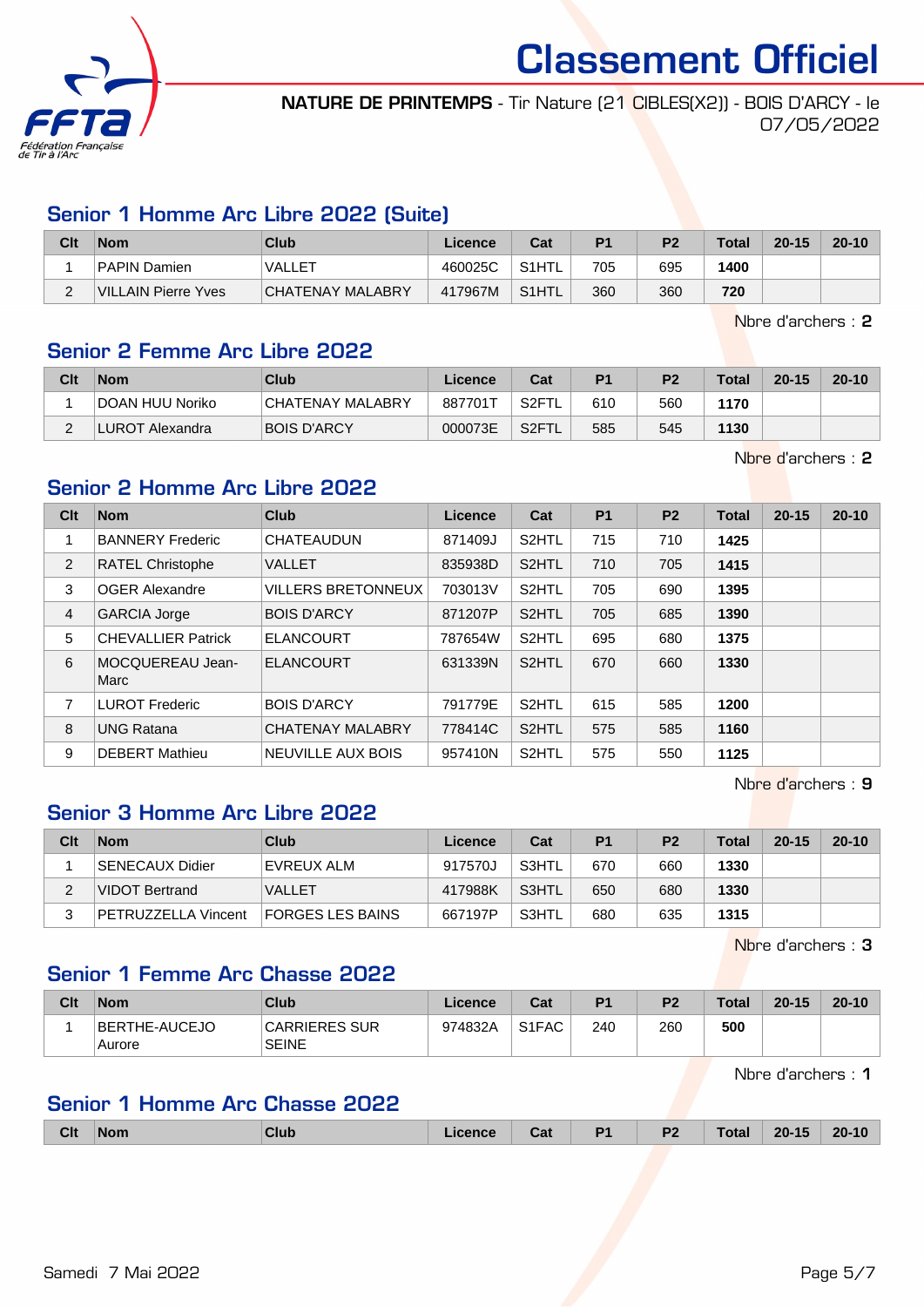

NATURE DE PRINTEMPS - Tir Nature (21 CIBLES(X2)) - BOIS D'ARCY - le 07/05/2022

#### Senior 1 Homme Arc Chasse 2022 (Suite)

| Clt | <b>Nom</b>             | Club            | Licence | <b>Rot</b><br>ua   | D <sub>4</sub> | D <sub>2</sub> | Total | $20 - 15$ | $20 - 10$ |
|-----|------------------------|-----------------|---------|--------------------|----------------|----------------|-------|-----------|-----------|
|     | <b>CHARLES Camille</b> | <b>BOULOIRE</b> | 761524U | S <sub>1</sub> HAC | 475            | 505            | 980   |           |           |

Nbre d'archers : 1

#### Senior 2 Femme Arc Chasse 2022

| Clt | <b>Nom</b>         | Club                    | Licence | Cat   | P <sub>1</sub> | P <sub>2</sub> | <b>Total</b> | $20 - 15$ | $20 - 10$ |
|-----|--------------------|-------------------------|---------|-------|----------------|----------------|--------------|-----------|-----------|
|     | COSTES Nadeige     | DRAVEIL SENART          | 749655T | S2FAC | 515            | 535            | 1050         |           |           |
|     | RECHAUSSAT Evelyne | <b>CHATENAY MALABRY</b> | 835622K | S2FAC | 405            | 305            | 710          |           |           |

Nbre d'archers : 2

### Senior 2 Homme Arc Chasse 2022

| Clt | <b>Nom</b>             | Club                                   | Licence | Cat                | P <sub>1</sub> | P <sub>2</sub> | <b>Total</b> | $20 - 15$ | $20 - 10$ |
|-----|------------------------|----------------------------------------|---------|--------------------|----------------|----------------|--------------|-----------|-----------|
|     | <b>AUCOIN Gilles</b>   | <b>VOISINS LE</b><br><b>BRETONNEUX</b> | 933451W | S <sub>2</sub> HAC | 565            | 495            | 1060         |           |           |
| っ   | <b>HILDEBRAND Eric</b> | <b>DRAVEIL ORME</b>                    | 832541L | S <sub>2</sub> HAC | 525            | 480            | 1005         |           |           |
| ◠   | JAMBUT Sebastien       | ST JEAN LE BLANC                       | 837345H | S <sub>2</sub> HAC | 445            | 450            | 895          |           |           |

Nbre d'archers : 3

# Senior 3 Femme Arc Chasse 2022

| Clt | <b>Nom</b>                | Club              | Licence | Cat   | P <sub>1</sub> | P <sub>2</sub> | <b>Total</b> | $20 - 15$ | $20 - 10$ |
|-----|---------------------------|-------------------|---------|-------|----------------|----------------|--------------|-----------|-----------|
|     | LE DREAN Maryvonne        | <b>INGRE</b>      | 306989J | S3FAC | 405            | 330            | 735          |           |           |
|     | <b>TREVISANI Brigitte</b> | L'HAY LES ROSES   | 678806H | S3FAC | 325            | 345            | 670          |           |           |
|     | <b>ROCHER Martine</b>     | <b>VILLEPREUX</b> | 943157W | S3FAC | 300            | 275            | 575          |           |           |

Nbre d'archers : 3

# Senior 3 Homme Arc Chasse 2022

| Clt | <b>Nom</b>              | Club                                     | Licence | Cat   | <b>P1</b> | P <sub>2</sub> | Total | $20 - 15$ | $20 - 10$ |
|-----|-------------------------|------------------------------------------|---------|-------|-----------|----------------|-------|-----------|-----------|
|     | COSTES Jean Francois    | DRAVEIL SENART                           | 405005Y | S3HAC | 600       | 620            | 1220  |           |           |
| 2   | VINOT Jean Louis        | <b>PONT AUDEMER</b>                      | 653897H | S3HAC | 555       | 550            | 1105  |           |           |
| 3   | <b>COMPEYRON Daniel</b> | <b>GAGNY</b>                             | 697363D | S3HAC | 535       | 560            | 1095  |           |           |
| 4   | <b>BERTON Christian</b> | DRAVEIL ORME                             | 335272B | S3HAC | 510       | 550            | 1060  |           |           |
| 5   | <b>MAUVAIS Patrick</b>  | ROCHEFORT EN<br><b>YVELINES</b>          | 744319T | S3HAC | 495       | 560            | 1055  |           |           |
| 6   | <b>HUE Pascal</b>       | <b>BEAUMONT LE ROGER</b><br><b>RISLE</b> | 921750C | S3HAC | 515       | 415            | 930   |           |           |
| 7   | <b>GOUFFE Paul</b>      | ST JEAN LE BLANC                         | 316777Y | S3HAC | 455       | 435            | 890   |           |           |

Nbre d'archers : 7

Nombre total d'archers : 103

Club Organisateur :

0878120 A.S.B.A TIR A L'ARC

Arbitre responsable : 072003P BOULY OLIVIER